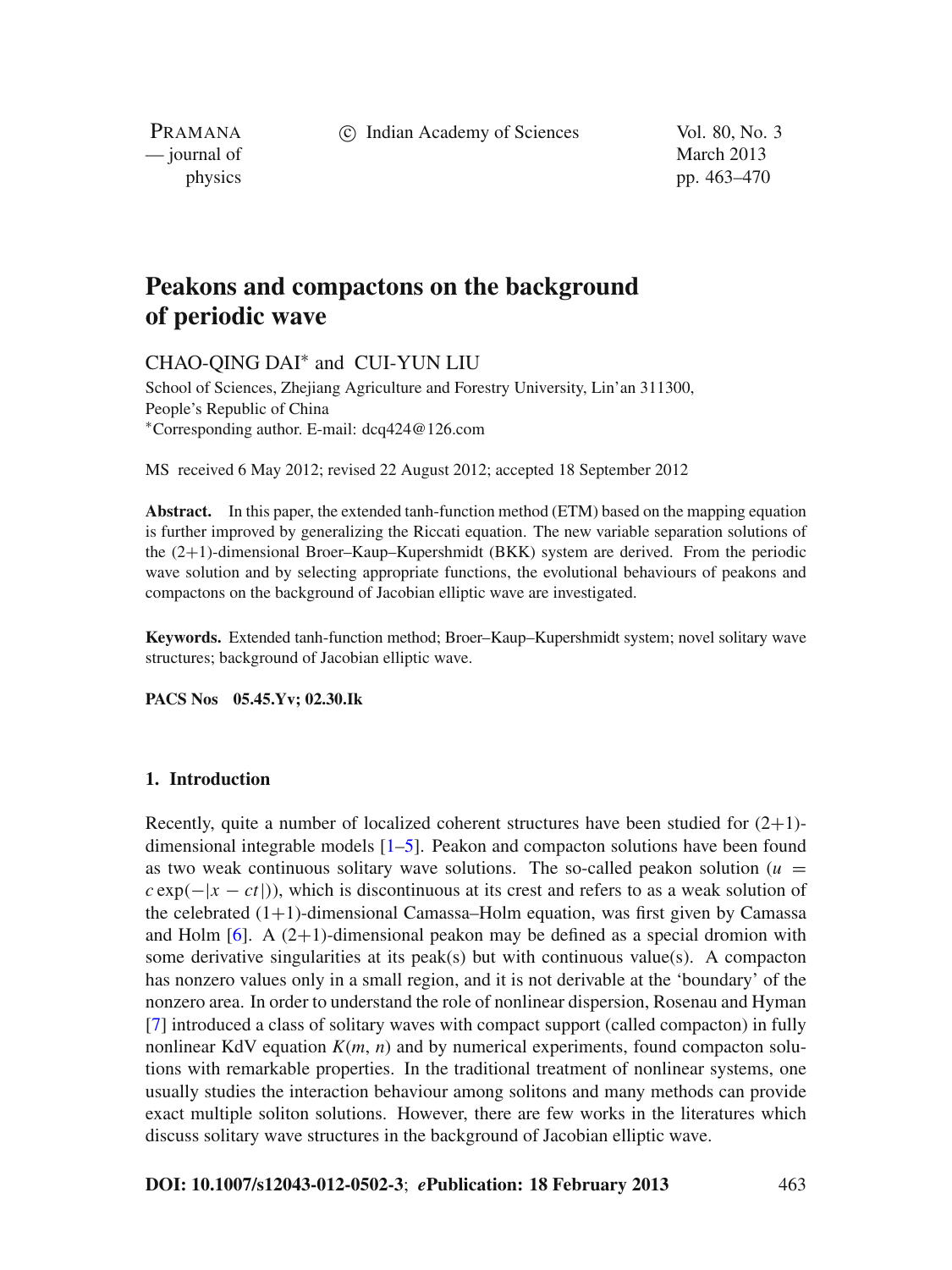#### *Chao-Qing Dai and Cui-Yun Liu*

There are usually two ways of constructing the *N*-soliton solution with respect to a given background solution. Both are based on the fact that the underlying Lax operator is reflectionless with respect to the background, but has *N* additional eigenvalues. One is via the inverse scattering transform by choosing an arbitrary number of eigenvalues (plus corresponding norming constants) and setting the reflection coefficient equal to zero. The other is by inserting the eigenvalues using commutation methods. This works fine in case of a constant background solution and the eigenvalues can be chosen arbitrarily. However, in case of a (quasi-)periodic background solution it turns out that the eigenvalues need to satisfy certain restrictions. To our excitement, based on the obtained periodic wave solution in this paper and by selecting appropriate functions, we can also discuss solitons with respect to a given background solution, i.e. peakons and compactons in the background of the periodic waves.

In recent papers some direct methods, such as the *F*-expansion method [\[8\]](#page-7-2), the (*G* /*G*) expansion method [\[9](#page-7-3)], the functional variable method [\[10](#page-7-4)], Jacobian elliptic function expansion method  $[11]$  $[11]$ , the tanh-function expansion method  $[12]$ , the first integral method [\[13](#page-7-7)], the similarity transformation method [\[14](#page-7-8)], etc. were developed. Many authors have also obtained variable separation solutions of various  $(2+1)$ -dimensional models by the direct method. For example, Yang and some authors have realized variable separation for some  $(2+1)$ -dimensional nonlinear systems  $[2,3]$  $[2,3]$  $[2,3]$  with the help of the tanh-function expansion method. In this paper, with the help of a more general Riccati equation, we discuss peakons and compactons in the background of periodic waves based on the new exact solutions of the  $(2+1)$ -dimensional Broer–Kaup–Kupershmidt equation (BKKE)

<span id="page-1-0"></span>
$$
H_{ty} - H_{xxy} + 2(HH_x)y + 2G_{xx} = 0,
$$
  
\n
$$
G_t + G_{xx} + 2(HG)_x = 0.
$$
\n(1)

The (2+1)-dimensional BKKE may be derived from the inner parameter-dependent symmetry constraint of the Kadomtsev–Petviashvili (KP) equation [\[15\]](#page-7-9). Using some suitable dependent and independent variable transformations, Chen and Li have proved that the  $(2+1)$ -dimensional BKKE can be transformed to the  $(2+1)$ -dimensional integrable dispersive long wave equation (DLWE)  $[16]$  $[16]$  and the  $(2+1)$ -dimensional integrable Ablowitz–Kaup–Newell–Segur equation (AKNSE). When we take  $y = x$ , the (2+1)dimensional BKKE is reduced to the usual  $(1+1)$ -dimensional BKKE, which can be used to describe the propagation of long wave in shallow water  $[17]$ . Chaotic behaviours of eq.  $(1)$  were reported [\[18\]](#page-7-12).

## **2. New solutions of the (2+1)-dimensional Broer–Kaup–Kupershmidt equation**

To solve the  $(2+1)$ -dimensional BKKE, first, let us make a transformation for eq. [\(1\)](#page-1-0):

<span id="page-1-1"></span>
$$
G = H_{y}.\tag{2}
$$

#### 464 *Pramana – J. Phys.***, Vol. 80, No. 3, March 2013**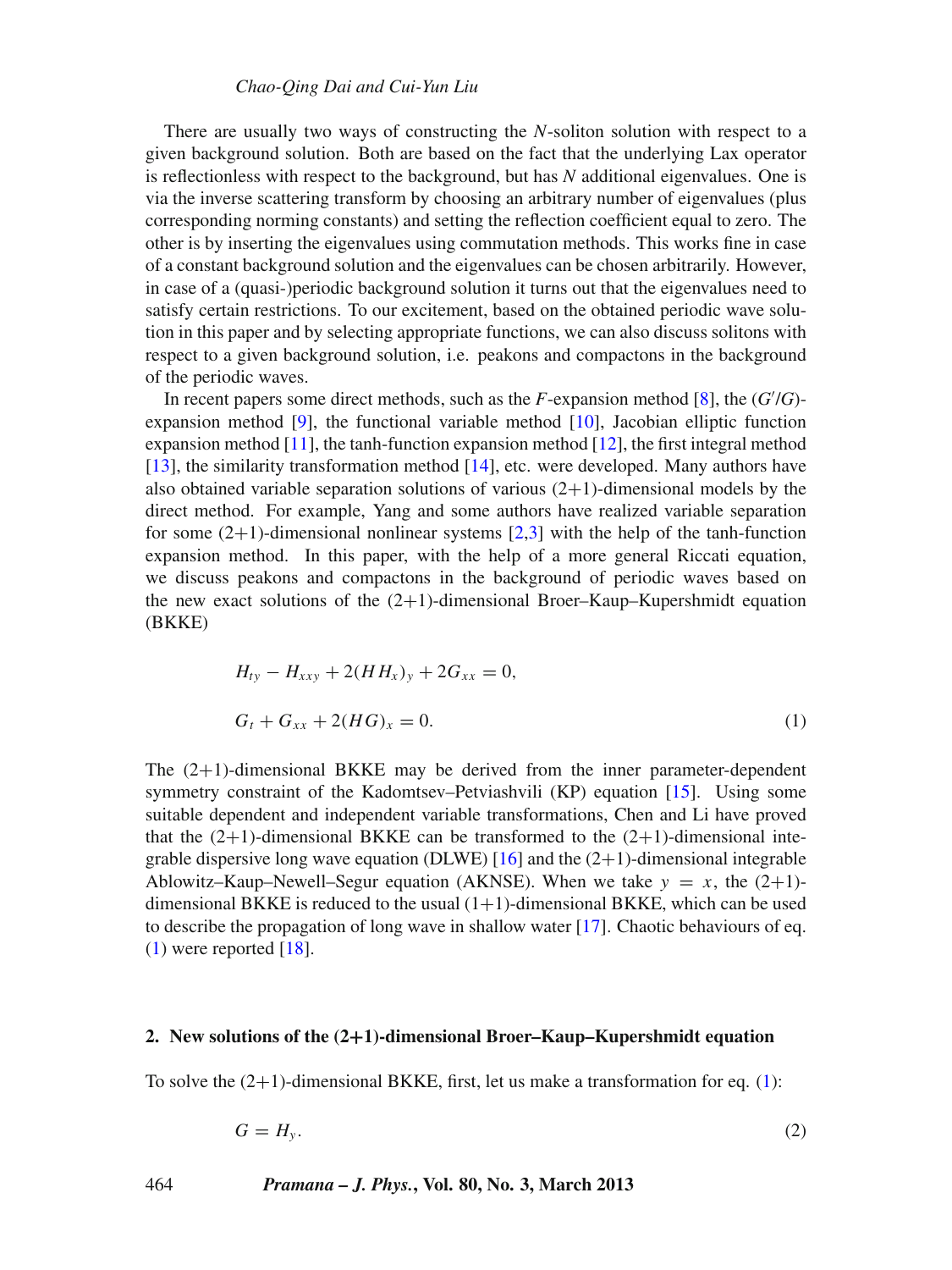Substituting the transformation  $(2)$  into eq.  $(1)$  yields

<span id="page-2-0"></span>
$$
H_{ty} + 2(H_x H)_y + H_{xxy} = 0.
$$
 (3)

Similar to the mapping method  $[2,3]$  $[2,3]$ , we assume that eq.  $(3)$  possesses the solutions of the following form:

<span id="page-2-3"></span>
$$
H(x, y, t) = \sum_{i=0}^{n} a_i \phi(w)^i,
$$
 (4)

where  $w = w(x, y, t)$ ,  $a_i \equiv a_i(x, y, t)$ ,  $i = 0, 1, \ldots, n$ , while  $n = 1$  is obtained by balancing the highest-order derivative terms with the nonlinear terms in eq. [\(3\)](#page-2-0).  $\phi$  satisfies a more general Riccati equation than the one in [\[2](#page-6-2)[,3](#page-6-3)], i.e.

<span id="page-2-1"></span>
$$
\phi' = R + P\phi + Q\phi^2,\tag{5}
$$

with constants *R*, *P* and *Q*. The Riccati equation [\(5\)](#page-2-1) has some special solutions shown in table [1.](#page-2-2)

Inserting eqs [\(4\)](#page-2-3) and [\(5\)](#page-2-1) with  $n = 1$  into eq. [\(3\)](#page-2-0), selecting the variable separation ansatz

$$
w = \chi(x, t) + \psi(y),\tag{6}
$$

and eliminating all the coefficients of polynomials of  $\phi$ , one gets a set of partial differential equations for  $a_0$ ,  $a_1$ ,  $\chi(x, t)$  and  $\psi(y)$ , from which we can derive new variable separation solution:

<span id="page-2-4"></span>
$$
H = -\frac{\chi_{xx} + P\chi_x^2 + \chi_t}{2\chi_x} - Q\chi_x\phi(\chi + \psi). \tag{7}
$$

From eqs [\(7\)](#page-2-4), [\(5\)](#page-2-1) and table [1,](#page-2-2) we can construct 15 couples of variable separation solutions.

<span id="page-2-2"></span>

| Solution | R      | P                           | Q                           | $\phi(w)$                                                  |
|----------|--------|-----------------------------|-----------------------------|------------------------------------------------------------|
|          | 1/2    | $\theta$                    | $-1/2$                      | $\coth(w) \pm \csch(w)$ , $\tanh(w) \pm \mathrm{isech}(w)$ |
|          | 1/2    |                             | 1/2                         | $tan(w) \pm sec(w)$ , $tan(w)/[1 \pm sec(w)]$              |
|          | $-1/2$ |                             | $-1/2$                      | $\cot(w) \pm \csc(w)$ , $\cot(w)/[1 \pm \csc(w)]$          |
|          |        |                             | $-1$                        | $tanh(w)$ , $coth(w)$                                      |
|          |        |                             |                             | tan(w)                                                     |
| 6        |        |                             |                             | $\cot(w)$                                                  |
|          |        |                             | -4                          | $\tanh(w)/[1 + \tanh^2(w)]$                                |
| 8        |        |                             | $\overline{4}$              | $tan(w)/[1 - tan^2(w)]$                                    |
| 9        |        |                             |                             | $cot(w)/[1 - cot^2(w)]$                                    |
| 10       |        | -2                          | 2                           | $tan(w)/[1 + tan(w)]$                                      |
| 11       |        | $\mathcal{D}_{\mathcal{L}}$ | $\mathcal{D}_{\mathcal{L}}$ | $tan(w)/[1 - tan(w)]$                                      |
| 12       |        | $\mathcal{D}_{\mathcal{A}}$ | $-2$                        | $cot(w)/[1 + cot(w)]$                                      |
| 13       |        | $-2$                        | $-2$                        | $cot(w)/[1 - cot(w)]$                                      |
| 14       |        | $\Omega$                    | $\neq 0$                    | $-1/[Qw + c_0]$                                            |
| 15       | 0      | $\neq 0$                    | $\Omega$                    | $[\exp(Bw) - A]/B$                                         |

**Table 1.** Solutions of Riccati equation.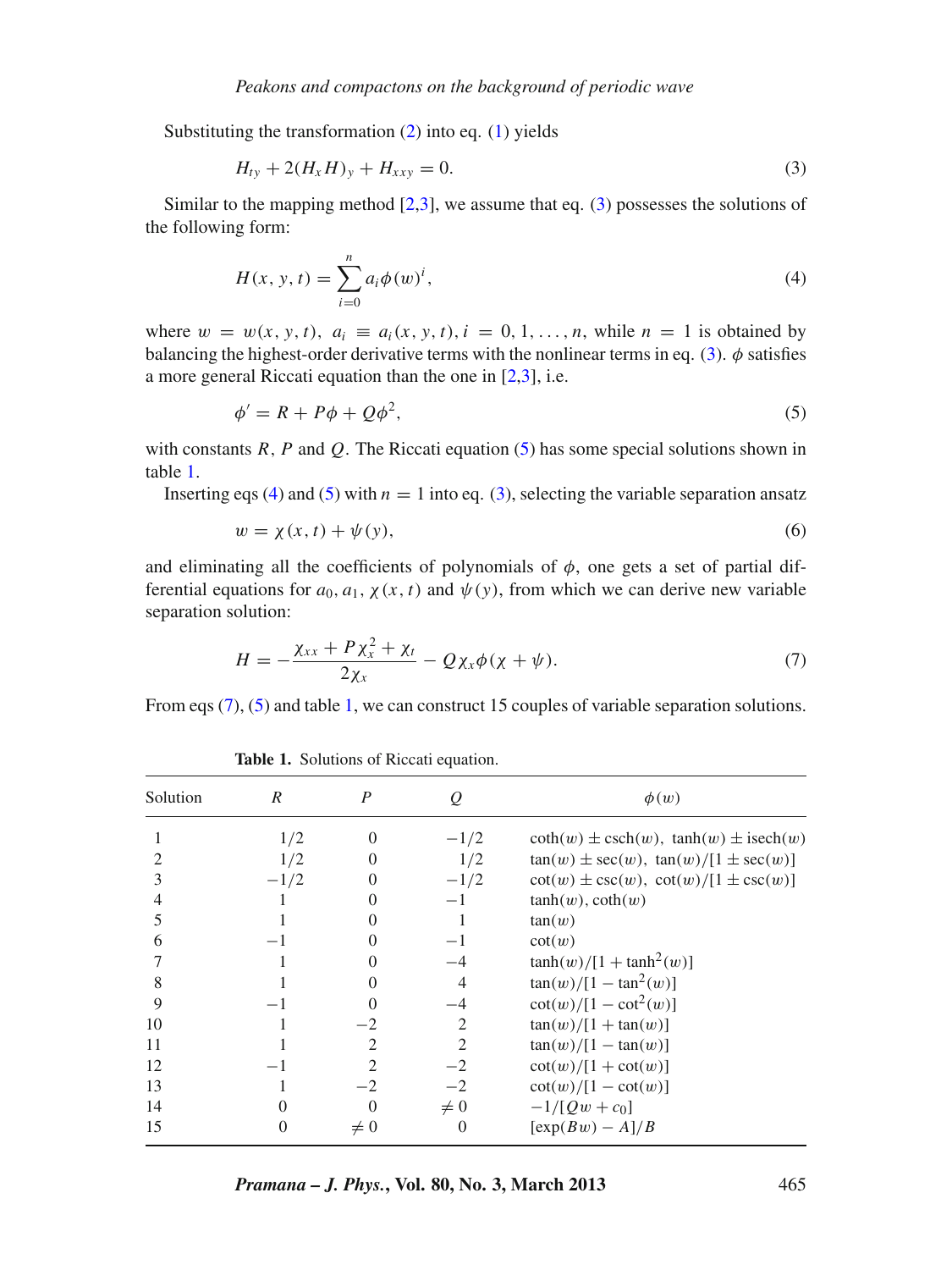For convenience, here we only give the periodic solution from eqs  $(7)$ ,  $(5)$  and solution  $(10)$  in table [1](#page-2-2)

<span id="page-3-1"></span>
$$
G = H_{y} = -2\chi_{x}\psi_{y} \left[ \frac{1}{\sin(\chi + \psi) + \cos(\chi + \psi)} \right]^{2},
$$
\n(8)

where  $\chi$  and  $\psi$  are arbitrary functions of  $\{x, t\}$  and  $\{\gamma\}$ , respectively.

#### **3. Novel solitary wave structures in the background of Jacobian elliptic waves**

All rich localized coherent structures, such as nonpropagating solitons, dromions, peakons, compactons, foldons, instantons, ghostons, ring solitons, and the interactions between these solitons, can be derived by the quantity *G* in the form of solitary wave solution from eq.  $(7)$  and solution  $(4)$  in table [1.](#page-2-2) These abundant localized coherent structures are reported in  $[1-3]$  $[1-3]$ . Thus, we omit the discussion about them in the present paper. Moreover, from stereotyped thinking pattern, we have not paid much attention to the periodic wave solution [\(8\)](#page-3-1) before because we guessed the periodic wave solution would not yield important localized excitations. However, the above conjecture may be inappropriate. In the following part, we shall discuss some significant localized excitations derived from the periodic solution [\(8\)](#page-3-1).

#### 3.1 *Peakons and compactons on the background of Jacobian elliptic wave*

Here we focus on peakons and compactons in the background of Jacobian elliptic waves, which can be constructed by the selection of  $\chi$  and  $\psi$  as the superposition solution of the Jacobian elliptic sine functions and piecewise continuous functions. Here is a special example

<span id="page-3-2"></span>
$$
\chi = -2 - 0.003 \text{sn}(0.5x, 0.3) - 0.015 F_i(x),\tag{9}
$$

<span id="page-3-0"></span>and

$$
\psi = 2 + 0.003 \text{sn}(0.5y, 0.3) + 0.015 H_i(y), \quad i = 1, 2,
$$
\n(10)

where  $\text{sn}(\cdot, \cdot)$  is the Jacobian elliptic sine function with the modulus 0.3,  $F_i(x)$  and  $H_i(y)$ are piecewise continuous functions.

From figure [1a](#page-4-0), a peakon in the background of the Jacobian elliptic waves can be constructed by the selection of  $\chi$  and  $\psi$  as [\(9\)](#page-3-2) and [\(10\)](#page-3-0) with

$$
F_1 = \begin{cases} \exp(0.5x) & x \le 0, \\ -\exp(-0.5x) & x > 0, \end{cases}
$$
  

$$
H_1 = \begin{cases} \exp(0.5y) & y \le 0, \\ -\exp(-0.5y) & y > 0. \end{cases}
$$
 (11)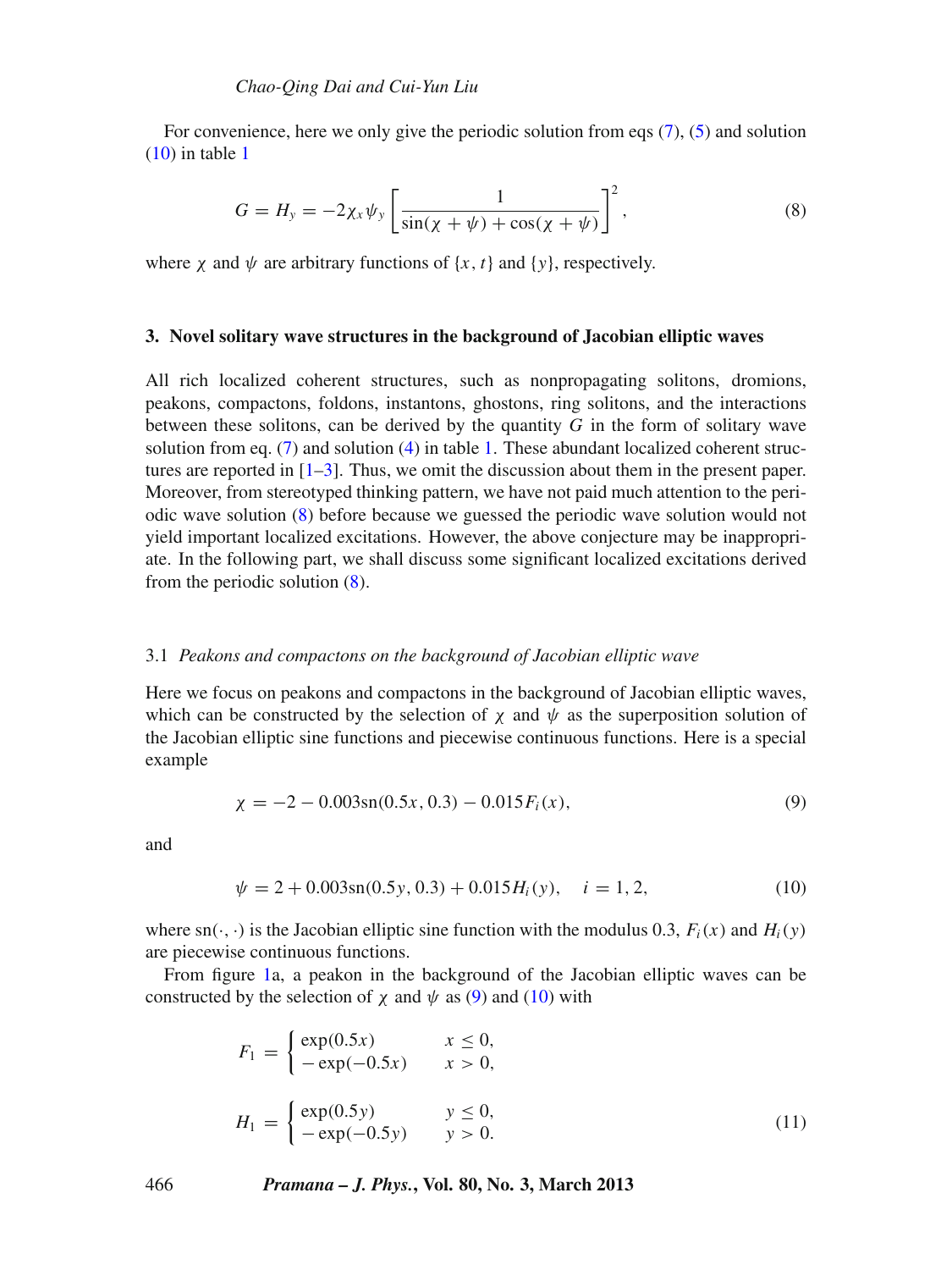<span id="page-4-0"></span>

**Figure 1.** (**a**) Combined peakon and (**b**) compacton in the background of Jacobian elliptic waves.

Seen from figure [1b](#page-4-0), a compacton in the background of Jacobian elliptic waves can be constructed by the selection of  $\chi$  and  $\psi$  as [\(9\)](#page-3-2) and [\(10\)](#page-3-0) with

$$
F_2 = \begin{cases} 0 & x \le -\frac{5\pi}{8}, \\ \sin(0.5x) + 1 & -\frac{5\pi}{8} < x \le \frac{5\pi}{8}, \\ 2 & x > \frac{5\pi}{8}, \end{cases}
$$

$$
H_2 = \begin{cases} 0 & y \le -\frac{5\pi}{8}, \\ \sin(0.5y) + 1 & -\frac{5\pi}{8} < y \le \frac{5\pi}{8}, \\ 2 & y > \frac{5\pi}{8}. \end{cases}
$$
(12)

Moreover,  $\chi$  and  $\psi$  can also be taken as the elliptic functions of different types, and we can even take  $\chi$  as the form  $\sum_{i=1}^{M} \text{sn}(x, m_i)$  and/or  $\psi$  as the form  $\sum_{j=1}^{N} \text{sn}(y, n_i)$ , etc. Of course, we may obtain a diversity of periodic wave solutions in terms of the Jacobian elliptic functions by selecting the arbitrary functions appropriately. It is worth noting that the Jacobian transformation, detailed description can be found in [\[19](#page-7-13)[,20](#page-7-14)], implies that any solution found by one Jacobian elliptic function may be transformed into an equivalent one that can be obtained by another. Since other Jacobian elliptic functions have singularities, we consider only the periodic wave solutions in terms of sn functions.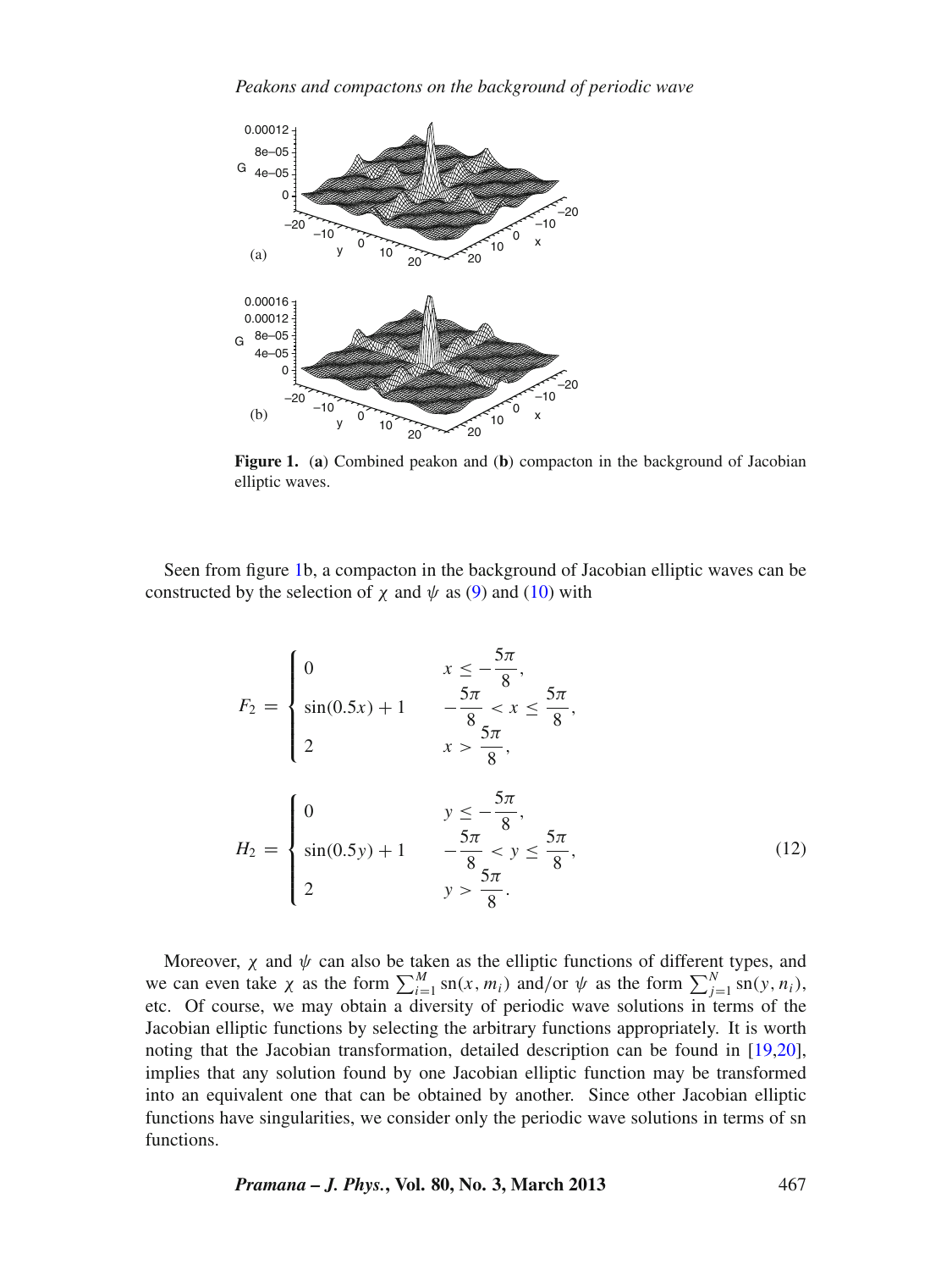# *Chao-Qing Dai and Cui-Yun Liu*

# 3.2 *Interaction between peakon and compacton on the background of Jacobian elliptic wave*

Due to the arbitrariness of the functions  $\chi(x, t)$  and  $\psi(y)$  in solution [\(8\)](#page-3-1), we can discuss the interaction behaviour between peakon and compacton on the background of Jacobian elliptic wave by selecting  $\chi$  and  $\psi$  as

$$
\chi = -2 - 0.002 \operatorname{sn}(0.5x, 0.3) - 0.01 A(x, t) - 0.015 B(x, t), \tag{13}
$$

and

$$
\psi = 2 + 0.002 \text{sn}(0.5y, 0.3) + 0.01C(y, t) + 0.015D(y, t), \tag{14}
$$

<span id="page-5-0"></span>

**Figure 2.** Heading-on interaction between combined peakon and compacton in the background of Jacobian elliptic waves at times: (**a**)  $t = -13$  s; (**b**)  $t = -3$  s; (**c**)  $t = 0$  s; (**d**)  $t = 3$  s; (**e**)  $t = 13$  s.

468 *Pramana – J. Phys.***, Vol. 80, No. 3, March 2013**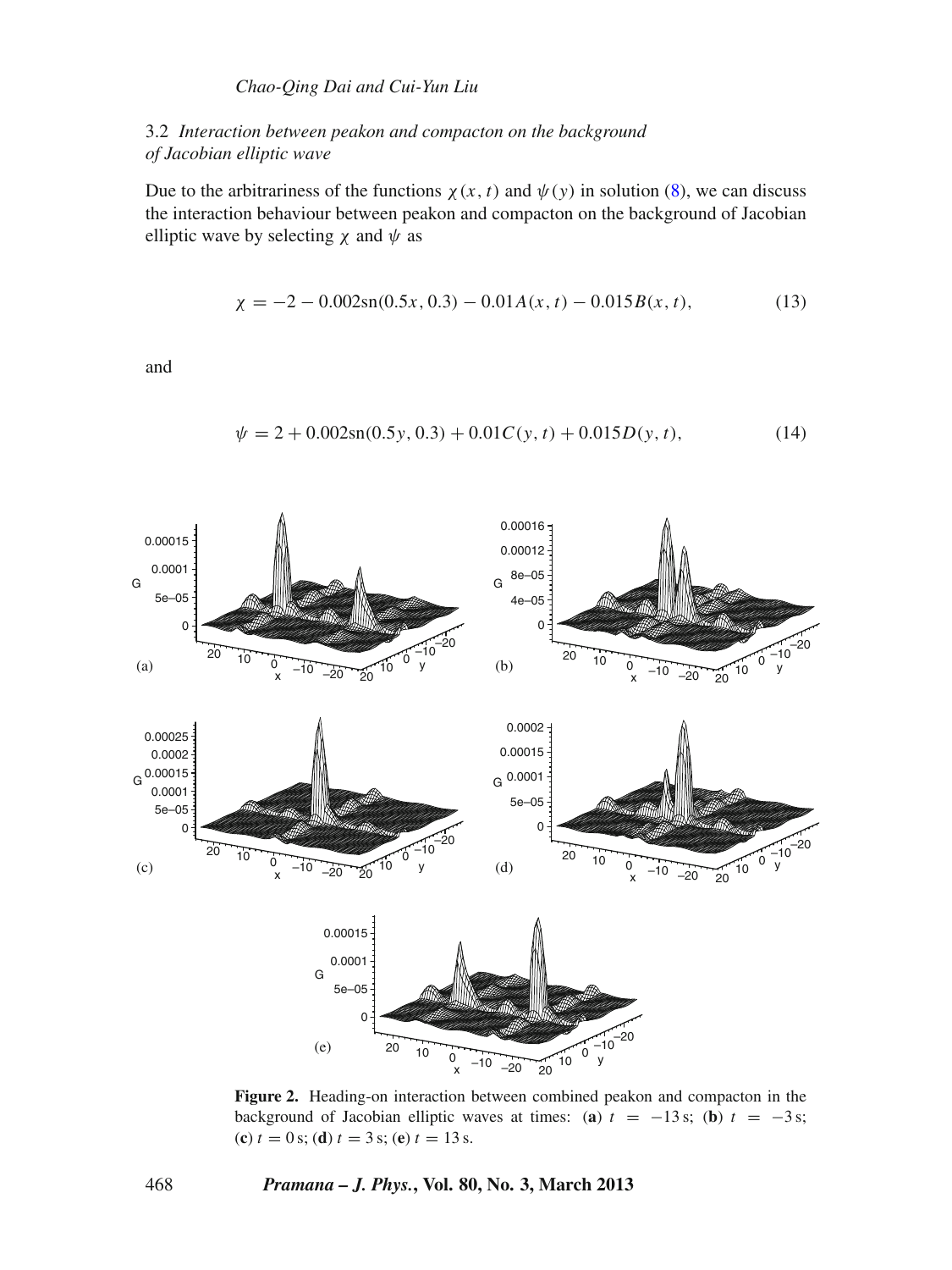with

$$
A = \begin{cases} \exp[0.5(x - t)] & x - t \le 0, \\ -\exp[-0.5(x - t)] & x - t > 0, \end{cases}
$$
  

$$
B = \begin{cases} 0 & x + t \le -\frac{5\pi}{8}, \\ \sin[0.5(x + t)] + 1 & -\frac{5\pi}{8} < x + t \le \frac{5\pi}{8}, \\ 2 & x + t > \frac{5\pi}{8}, \end{cases}
$$
(15)

and

$$
C = \begin{cases} \exp[0.5(y - t)] & x - t \le 0, \\ -\exp[-0.5(y - t)] & x - t > 0, \end{cases}
$$
  

$$
D = \begin{cases} 0 & y + t \le -\frac{5\pi}{8}, \\ \sin[0.5(y + t)] + 1 & -\frac{5\pi}{8} < y + t \le \frac{5\pi}{8}, \\ 2 & y + t > \frac{5\pi}{8}. \end{cases}
$$
(16)

From figure [2,](#page-5-0) we can see that the compacton moves along the negative *x*-axis, and the peakon runs along the positive *x*-axis. Then they interact at  ${x = 0, y = 0}$ . After interaction, their shapes and velocities are preserved.

## **4. Summary and discussion**

In summary, using the mapping method along with the variable separation idea, many variable separation solutions of the  $(2+1)$ -dimensional Broer–Kaup–Kupershmidt equation are obtained. From the special periodic solution [\(8\)](#page-3-1) and by selecting appropriate functions, the evolutional behaviours of peakons and compactons on the background of Jacobian elliptic wave are studied.

What we have obtained also further verify that the mapping method is quite useful to generate abundant localized excitations for  $(2+1)$ -dimensional nonlinear models. In our future work, on the one hand, we devote to extending this method to other nonlinear systems, such as the differential-difference equations and  $(1+1)$ -dimensional nonlinear systems. On the other hand, we shall look for more interesting localized excitations.

## **References**

- <span id="page-6-0"></span>[1] X Y Tang, S Y Lou and Y Zhang, *Phys. Re*v*.* **E66**, 046601 (2002)
- <span id="page-6-2"></span>[2] Z Yang, S H Ma and J P Fang, *Chin. Phys.* **B20**, 040301 (2011)
- <span id="page-6-3"></span>[3] C Q Dai and Y Y Wang, *Nonlinear Dyn.* (2012), DOI: 10.1007/[s11071-012-0441-z](http://dx.doi.org/10.1007/s11071-012-0441-z)
- [4] H Q Li, X M Wan, Z T Fu and S K Liu, *Phys. Scr.* **84**, 035005 (2011)
- <span id="page-6-1"></span>[5] X Lü, B Tian, H Q Zhang, T Xu and H Li, *Nonlinear Dyn.* **67**, 2279 (2012)